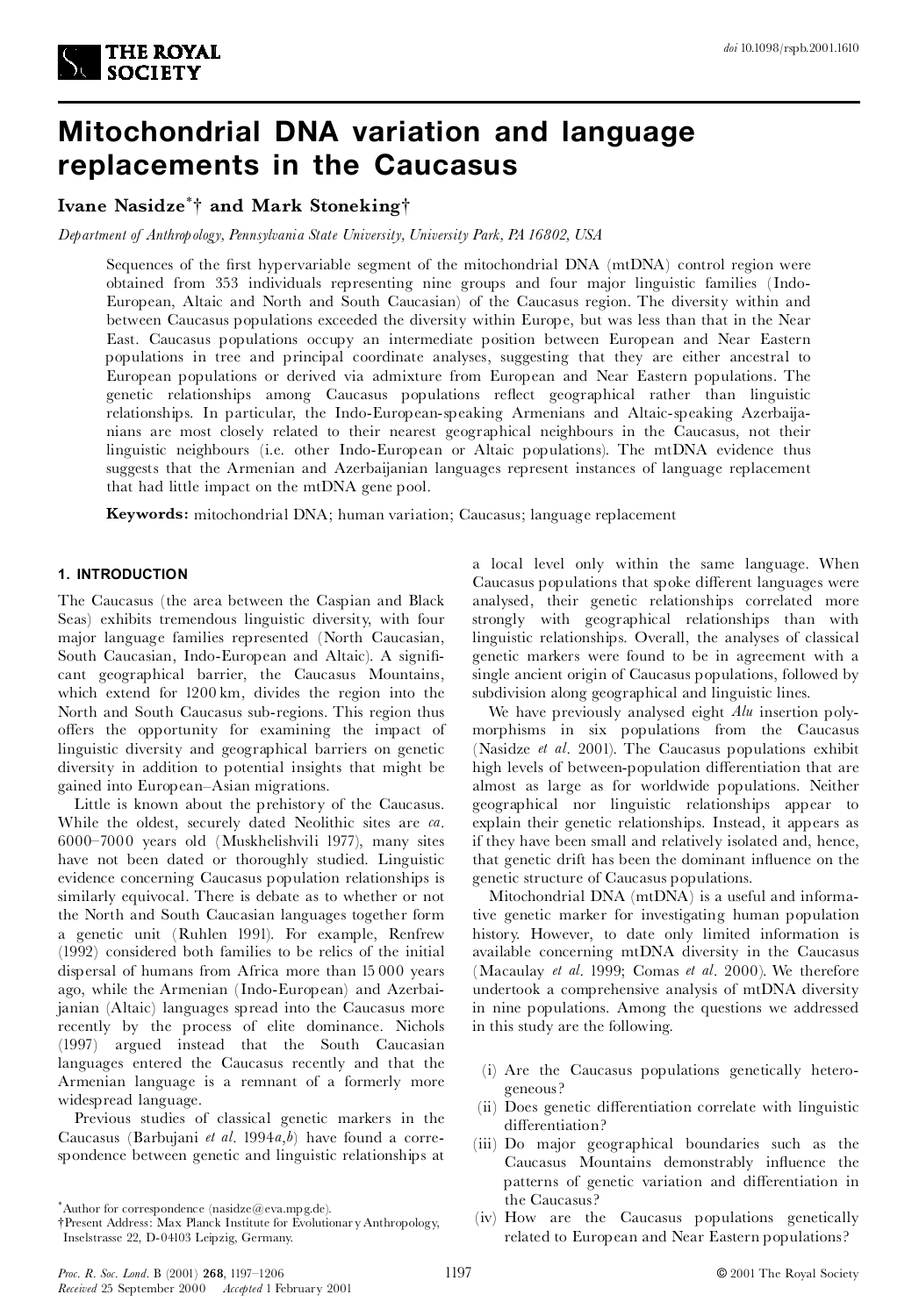

Figure 1. Map of the Caucasus region indicating the locations of the populations used in this study. 1, Cherkessians; 2, Abazinians; 3, Kabardinians; 4, Ingushians; 5, Chechenians; 6, Darginians; 7, Georgians; 8, Azerbaijanians; 9, Armenians.

#### **2. MATERIAL AND METHODS**

#### **(a)** *Samples*

A total of 353 peripheral blood samples from unrelated individuals were collected from the following nine auto chthonous groups (figure 1), which represent all major linguistic families in the Caucasus: Georgians (South Caucasian), Armenians (Indo-European), Azerbaijanians (Altaic) and Abazinians, Cherkessians, Kabardinians, Ingushians, Cheche nians and Darginians (North Caucasian). Informed consent and information about birthplace, parents and grandparents was obtained from all donors. Published mtDNA HV1 sequences were also used from 50 Adygheians (Macaulay *et al.* 1999) from the north-west Caucasus. Another sample of 45 Georgian HV1 sequences that recently became available (Comas *et al*. 2000) does not differ in any respect from our Georgian sample (data not shown) and, hence, was not included in order to avoid weighting the results too heavily on one population.

# **(b)** *DNA extraction and sequencing*

Total genomic DNA was extracted from whole blood using an IsoQuick DNA extraction kit (Orca Research, Inc., Bothell, WA, USA). Primers L15996 and H16401 (Vigilant *et al*. 1989) were used for amplifying the first hypervariable segment (HVI) of the mtDNA control region, as described previously (Redd *et al*. 1995). These primers were used for determining sequences for both strands of a polymerase chain reaction's products with a DNA Sequencing Kit (Applied Biosystems, Foster City, CA, USA), following the protocol recommended by the supplier and an ABI 373 automated DNA sequencer. The sequences have

been submitted to the HvrBase database (Burckhardt *et al*. 1999).

#### **(c)** *Statistical analysis*

The basic parameters of molecular diversity and population genetic structure (including analyses of molecular variance, AMOVA) were calculated using the computer program Arlequin 2.0 (Schneider *et al.* 2000). The statistical significance of  $F_{ST}$ - and  $\Phi_{ST}$ -values was estimated by permutation analysis using 10 000 permutations. The statistical significance of the correlation between geographical distance and genetic distance matrices was evaluated by the Mantel test with 1000 permutations using the Permute! 3.4 program (Legendre *et al*. 1994). Mismatch distributions of the number of nucleotide substitutions within populations were analysed as described previously (Rogers & Harpending 1992; Harpending *et al*. 1993). Genetic distances between individual sequences were calculated as described elsewhere (Calafell *et al*. 1996) and neighbour-joining trees were produced with programs in PHYLIP3.5c (Felsenstein 1993). The STATISTICA package (StatSoft, Inc., Tulsa, OK, USA) was used for principal coordinate (PC) analysis, with the ordination derived from the covariance matrix of raw haplotype frequencies.

Mitochondrial DNA HV1 sequences from 106 Basques (Bertranpetit *et al.* 1995; Côrte-Real *et al.* 1996), 101 Britons (Piercy *et al*. 1993), 69 Sardinians and 42 Middle Easterners (DiRienzo & Wilson 1991), 72 Spaniards (Côrte-Real et al. 1996; Richards *et al*. 1996), 96 Turks (Calafell *et al*. 1996; Comas *et al*. 1996; Richards *et al*. 1996), 45 Israeli Drusi (Macaulay *et al.* 1999), 29 Kurds (Comas *et al*. 2000) and 98 Indians (Mountain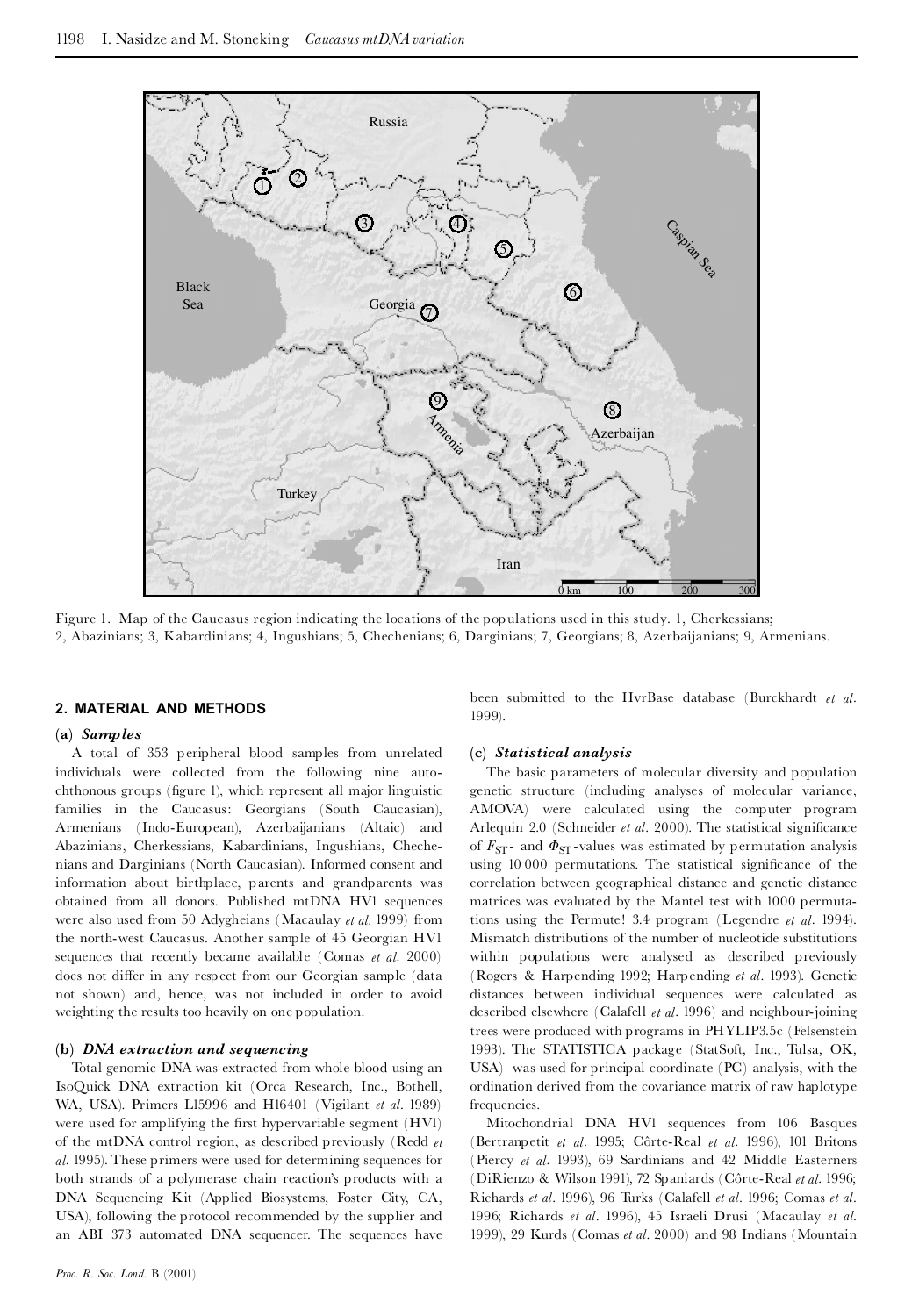Table 1. Parameters summarizing some characteristics of the mtDNA HV1 sequence diversity among the Caucasus, European and *Near Eastern groups*

| population       | sample size | number of<br>haplotypes | haplotype<br>diversity | nucleotide<br>diversity | $\%$ reference<br>sequence |
|------------------|-------------|-------------------------|------------------------|-------------------------|----------------------------|
| Abazinians       | 23          | 19                      | $0.980 \pm 0.020$      | $0.014 \pm 0.008$       | 13.0                       |
| Armenians        | 42          | 35                      | $0.980 \pm 0.014$      | $0.014 \pm 0.008$       | 14.3                       |
| Azerbaijanians   | 41          | 37                      | $0.995 \pm 0.007$      | $0.014 \pm 0.008$       | 4.9                        |
| Chechenians      | 23          | 18                      | $0.972 \pm 0.022$      | $0.012 \pm 0.007$       | 13.0                       |
| Cherkessians     | 44          | 37                      | $0.986 \pm 0.010$      | $0.015 \pm 0.008$       | 11.4                       |
| Darginians       | 37          | 27                      | $0.974 \pm 0.015$      | $0.014 \pm 0.008$       | 13.5                       |
| Georgians        | 57          | 40                      | $0.971 \pm 0.014$      | $0.014 \pm 0.008$       | 15.8                       |
| Ingushians       | 35          | 26                      | $0.970 \pm 0.018$      | $0.013 \pm 0.007$       | 14.3                       |
| Kabardinians     | 51          | 36                      | $0.975 \pm 0.011$      | $0.013\pm0.007$         | 11.8                       |
| Adygheian        | 50          | 32                      | $0.953 \pm 0.018$      | $0.014 \pm 0.007$       | 16.0                       |
| Caucasus (total) | 403         | 238                     | $0.980 \pm 0.004$      | $0.014 \pm 0.008$       | 12.9                       |
| Basques          | 106         | 53                      | $0.936 \pm 0.018$      | $0.010 \pm 0.006$       | 23.6                       |
| British          | 101         | 68                      | $0.973 + 0.010$        | $0.012 \pm 0.007$       | 14.7                       |
| Sardinians       | 69          | 45                      | $0.944 + 0.022$        | $0.012 \pm 0.007$       | 24.6                       |
| Spanish          | 72          | 42                      | $0.939 + 0.022$        | $0.011 \pm 0.006$       | 14.1                       |
| Kurds            | 29          | 22                      | $0.985 + 0.028$        | $0.012 \pm 0.007$       | 20.7                       |
| Turkish          | 96          | 79                      | $0.988 \pm 0.006$      | $0.015 \pm 0.008$       | 8.3                        |
| Drusi            | 45          | 26                      | $0.948 \pm 0.019$      | $0.013 \pm 0.007$       | 11.1                       |
| Middle East      | 42          | 41                      | $0.999 \pm 0.006$      | $0.019 \pm 0.010$       | 0.0                        |
| Indians          | 98          | 44                      | $0.961 \pm 0.010$      | $0.018 \pm 0.009$       | 0.9                        |

*et al*. 1995) were used for some analyses for comparison with the Caucasus sequences. Other European and central Asian populations were also included in the preliminary analyses, but did not alter any conclusions based on the above populations only.

# **3. RESULTS**

# **(a)** *Sequence variability*

A total of 377 bp of the mtDNA HV1 region, comprising nucleotide positions 16 024^16 400 (Anderson *et al*. 1981), were determined for 353 individuals from the nine Caucasus groups. The proportion of transitions varied from 84% of the polymorphic sites found among Azerbaijanians to 100% among Darginians. At one position both transition and transversion mutations occurred in the Azerbaijanians (position 16 304) and Darginians (position 16 368), while two additional sites (positions 16153 and 16 247) presented both types of mutations in Georgians.

Subsequent analyses were restricted to 365 bp (nucleotide positions 16 024^16 388) of HV1 for the purpose of comparing the sequences reported here with published data. The nucleotide diversity ranged from 0.010 to 0.015 in the various Caucasus groups (table 1), with an overall average of 0.014, while the haplotype diversity ranged from 0.953 to 0.995. On average, the nucleotide and haplotype diversities were slightly higher in the Caucasus populations than in the European populations, but were lower than in the Turkish, Middle East and Indian populations. A non-parametric (Mann^Whitney) test indicated that both the haplotype and nucleotide diversities were significantly higher  $(p < 0.05)$  among the Caucasus populations than among the European populations.

There were 238 distinct haplotypes among the 403 Caucasus individuals, with the only haplotype shared by

*Proc. R. Soc. Lond.* B (2001)

all Caucasus populations being the published reference sequence (Anderson *et al*. 1981). The frequency of this sequence varied between  $11$  and  $16\%$  in the Caucasus populations, except for the Azerbaijanian population, in which it was only 4.9% (table 1). European populations tended to have somewhat higher frequencies of this sequence  $(14-25\%)$ , whereas the frequency was lower in the Turkish and Indian populations (8 and 1%, respectively). Thus, the Caucasus populations appeared to be similar to European populations, but with somewhat higher mtDNA diversity.

# **(b)** *Phylogenetic analysis*

The phylogenetic tree of the 238 unique sequences from the Caucasus had an approximately star-like pattern and revealed no clear clustering of the various groups, with sequences from all groups scattered throughout the tree (figure 2). The robustness of the tree was estimated by performing 1000 bootstrap replications. The lengths of the most peripheral branches were significantly different from zero by this analysis. However, the central branches were not significantly different from zero (data not shown). This is a clear indication of the star-like shape of the tree, which is consistent with an expanding population, as investigated further in  $\S 3(c)$ .

# **(c)** *Pairwise nucleotide di¡erence distributions*

The mean number of pairwise nucleotide differences was fairly uniform across the different Caucasus groups, ranging from 4.40 to 5.35 (table 2). These estimates were towards the upper limit of the range of mean pairwise differences found in European populations  $(3.15-5.03)$ (Comas *et al*. 1997), but lower than those for Turkish (5.45) and Middle Eastern (7.08) groups. The mismatch distributions for the Caucasus groups were all approxi mately bell shaped (figure 3), suggesting prehistoric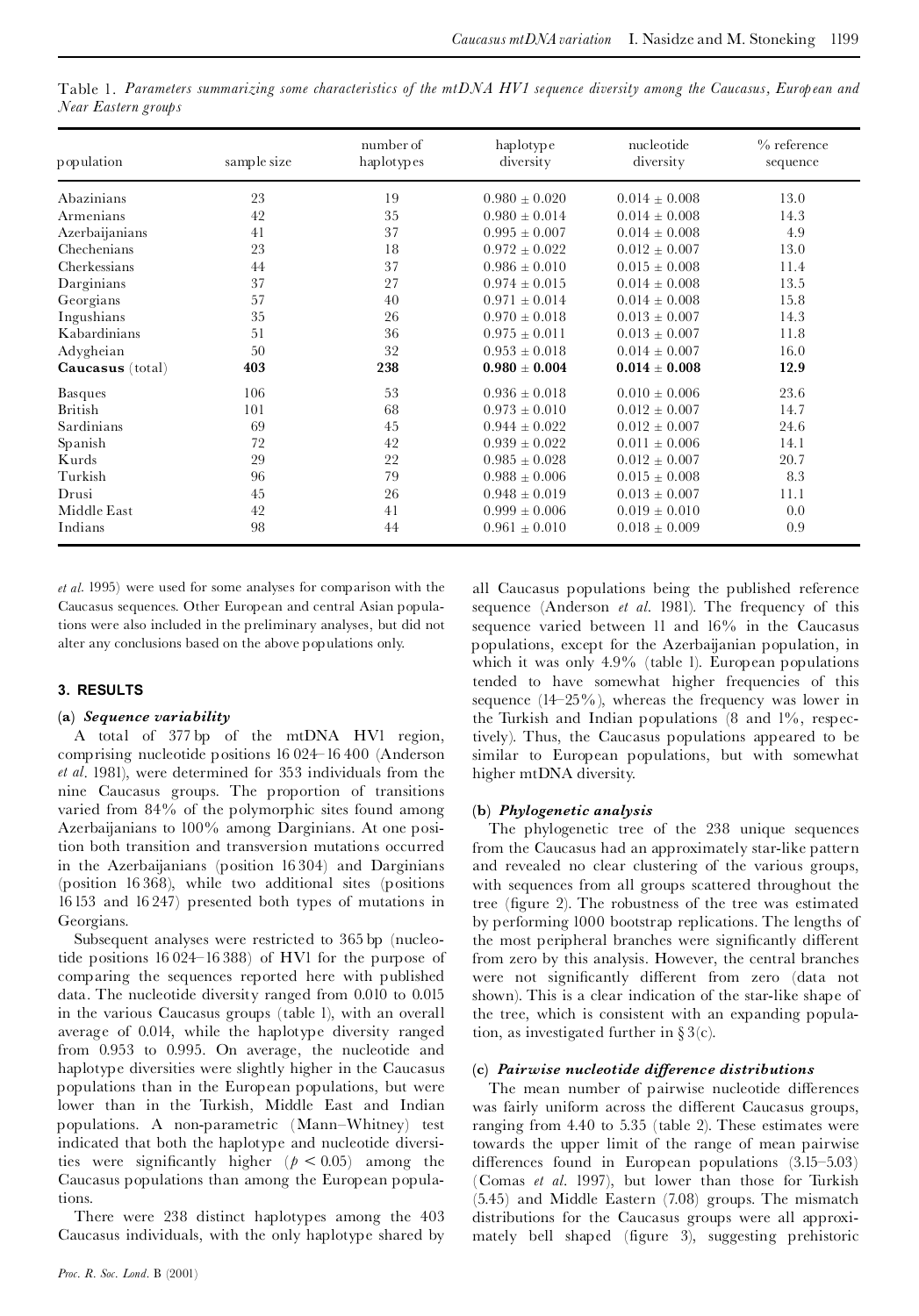

Figure 2. Neighbour-joining tree for the 238 distinct mtDNA sequences in the Caucasus groups constructed from genetic distances based on the Kimura two-parameter model with a 10:1 ratio of transitions to transversions. Inverted filled triangles, Adygheians; inverted open triangles, Abazinians; ¢lled squares, Armenians; ¢lled diamonds, Azerbaijanians; open squares, Chechenians; open diamonds, Cherkessians; ¢lled circles, Darginians; open circles, Georgians; ¢lled stars, Ingushians; open stars, Kabardinians.

Table 2. *Summary statistics for the pairwise nucleotide di¡erence distributions for the Caucasus groups*

(The expansion times were calculated assuming an evolutionary rate of 33% per million years (Ward *et al.* 1991) for 360 bp of HV1.  $p^*$  < 0.05.)

| population     | mean number<br>of mismatches | variance number<br>of mismatches | raggedness<br>index | Tajima's<br>D | τ    | expansion time<br>Kyr) |
|----------------|------------------------------|----------------------------------|---------------------|---------------|------|------------------------|
| Abazinians     | 5.19                         | 7.84                             | 0.010               | $-2.02*$      | 3.44 | 29                     |
| Adygheians     | 4.98                         | 5.48                             | 0.017               | $-1.55$       | 5.56 | 47                     |
| Armenians      | 5.22                         | 6.99                             | 0.011               | $-2.18*$      | 4.95 | 42                     |
| Azerbaijanians | 5.17                         | 4.47                             | 0.015               | $-2.13*$      | 5.26 | 44                     |
| Chechenians    | 4.40                         | 3.85                             | 0.031               | $-1.67*$      | 4.52 | 38                     |
| Cherkessians   | 5.35                         | 6.88                             | 0.009               | $-1.98*$      | 4.60 | 39                     |
| Darginians     | 5.10                         | 8.62                             | 0.008               | $-2.04*$      | 3.70 | 31                     |
| Georgians      | 5.16                         | 8.17                             | 0.008               | $-1.99*$      | 3.91 | 33                     |
| Ingushians     | 4.75                         | 4.99                             | 0.015               | $-1.57$       | 5.22 | 44                     |

population expansions. The raggedness statistic for the Caucasus mismatch distributions varied from 0.008 to 0.031 (table 2); values of  $r$  less than 0.05 are also indicative of prehistoric population expansions (Harpending *et al*. 1993). This demographic scenario was reinforced by Tajima's (1989) *D*-statistic, which was negative in all of the Caucasus groups and significantly so in all but the Adygheians and Ingushians (table 2); negative values of *D*, together with bell-shaped mismatch distributions, are signatures of population expansions (Aris-Brosou & Excoffier 1996).

Assuming that the mismatch distributions did therefore reflect past population expansions, the method of Schneider & Excoffier (1999) was used for estimating  $\tau$ , the time of population expansion in units of mutational time (table 2). The estimated  $\tau$ -values varied from 3.44 to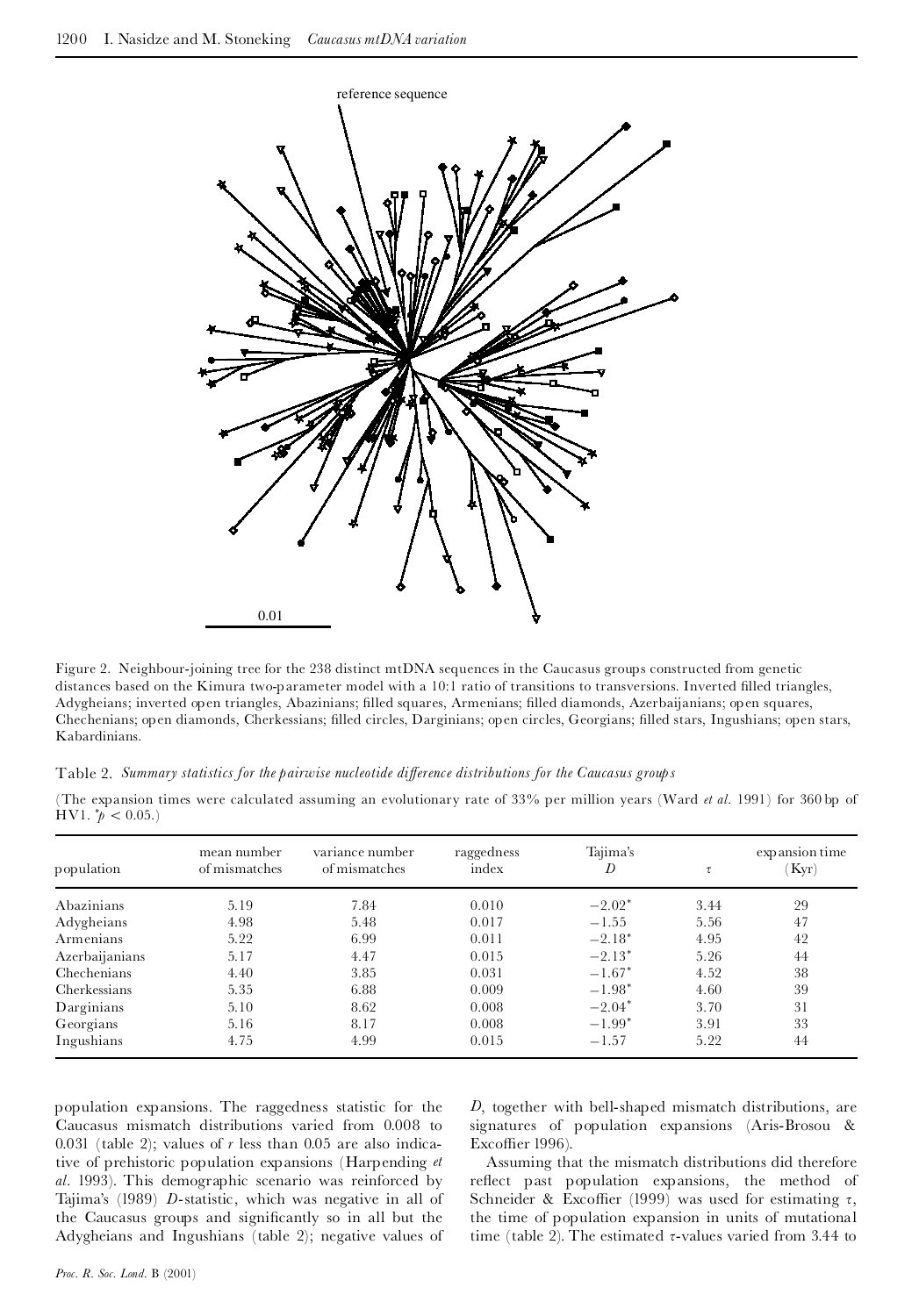

Figure 3. Pairwise nucleotide difference distributions for the Caucasus groups. (a) Abazinians, (b) Armenians, (c) Azerbaijanians, (*d*) Chechenians, (*e*) Cherkessians, ( *f*) Darginians, (*g*) Georgians, (*h*) Ingushians and (*i*) Kabardinians.

5.56, which correspond to estimated expansion times of  $29\,000-47\,000$  years ago, assuming a rate of human mtDNA divergence of 33% per million years (Ward *et al*. 1991).

#### **(d)** *Caucasus population structure*

AMOVA showed that, when the ten populations were treated as a single group, 98.6% of the total variance was within populations and 1.4% (which was statistically significant at  $p < 0.001$ ) was between populations (table 3). The  $F_{ST}$ - and  $D_A$ -values (table 4) were highest between Ingushians and the other Caucasus groups (0.025 and 0.116, respectively, compared to average values of 0.009 and 0.044, respectively, among the other nine groups).  $F_{ST}$ -values with associated probabilities less than 0.01 were considered nominally significant and are highlighted in table 4; four  $F_{ST}$ -values involving Ingushians had a significance level of  $p < 0.01$ , while the remaining four  $F_{ST}$ -values with a significance level of  $p < 0.01$  all involved Adygheians (table 4). The average  $F_{ST}$ - and  $D_A$ values were smaller within the Southern Caucasus  $(F_{ST} = 0.007$  and  $D_A = 0.034$ ) and the Northern Caucasus  $(F_{ST} = 0.010$  and  $D_A = 0.048$ ) than those between the Southern and Northern Caucasus  $(F_{ST} = 0.015$  and  $D_A = 0.071$ , providing some evidence for genetic structuring corresponding to the geographical sub-regions.

#### **(e)** *Relationships with other populations*

The pairwise  $F_{ST}$ - and  $D_A$ -values between the Caucasus and European, Near Eastern and Indian groups indicated

#### Table 3. *AMOVA results according to di¡erent classi¢cations*

(Classi¢cations: linguistic 1 (Turkic, Indo-European and South (Kartvelian) and North Caucasian), linguistic 2 (Turkic, Indo-European and Caucasian), linguistic 3 (Turkic, Indo-European and South Caucasian (Kartvelian) and North Caucasian subgroups (Abkhazo-Adygheian and Central and Dagestanian subgroups) and geographical (South and North Caucasus). All between-group and between-population-within-group values were significantly different from zero based on 10 000 permutations.)

|                   |                   | percentage of variation                  |                       |
|-------------------|-------------------|------------------------------------------|-----------------------|
| classification    | between<br>groups | between<br>populations-<br>within groups | within<br>populations |
| individual groups | 0.27              |                                          | 99.73                 |
| linguistic 1      | 0.15              | 1.15                                     | 98.70                 |
| linguistic 2      | 0.33              | 1.10                                     | 98.56                 |
| linguistic 3      | 0.41              | 0.88                                     | 98.71                 |
| geographic        | 0.42              | 1.02                                     | 98.56                 |

that the Caucasus and Europe are most closely associated (table 4). The average  $F_{ST}$ - and  $D_A$ -values between the Caucasus and the Near East were approximately three times larger ( $F_{ST} = 0.060$  and  $D_A = 0.195$ ) than those between the Caucasus and Europe ( $F_{ST} = 0.019$  and  $D_A = 0.068$ ). Moreover, the population tree and PC plot (figure 4) clearly grouped the Caucasus and European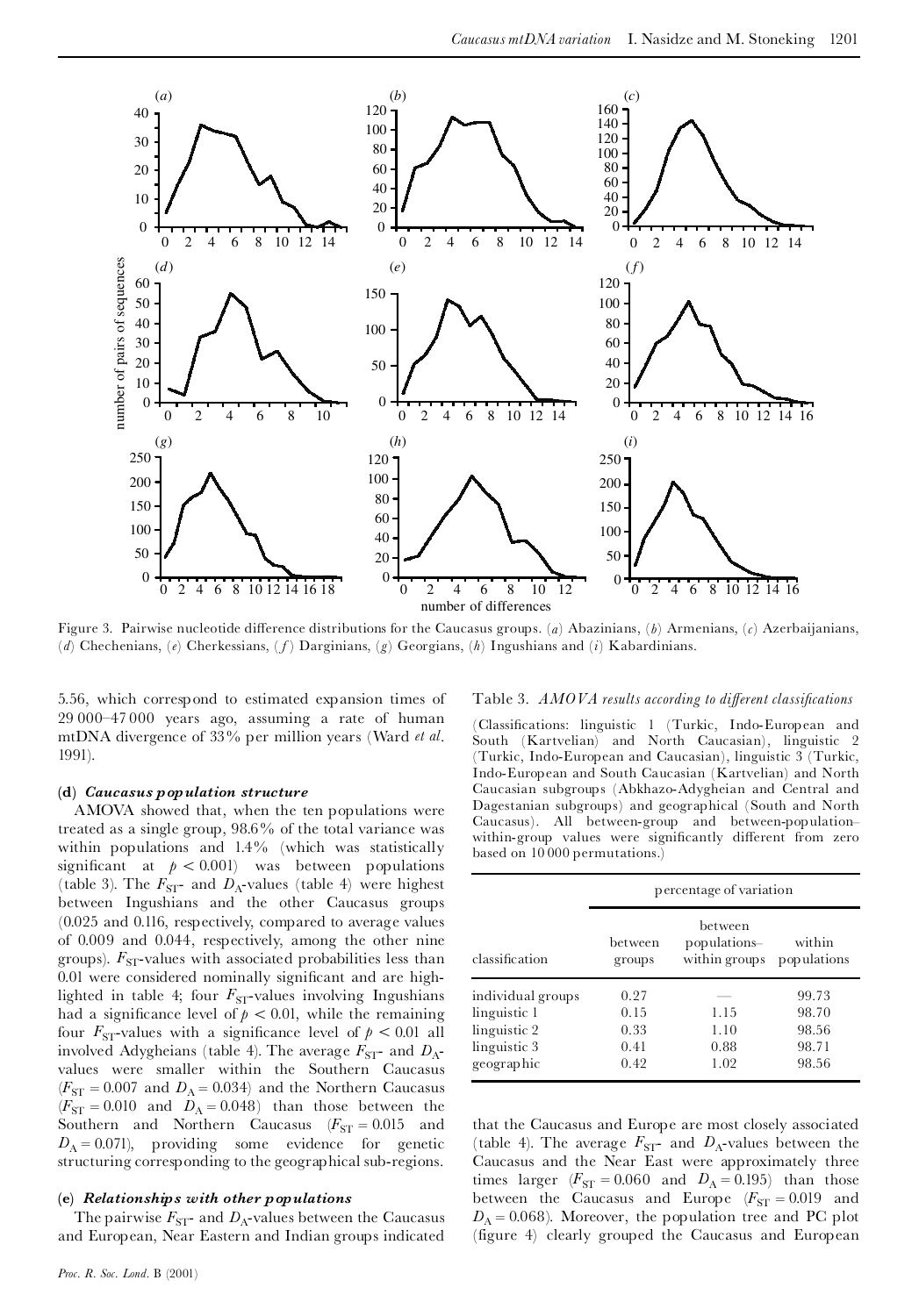| ( $F_{\rm ST}$ -values marked with asterisks indicate a significance level of $p < 0.01$ .) |                                                                                                                                                                                                                                                                                                                                                                                                                                                                |                                                                                                                                                                                                                                                                    |                                                                                                               |                      |                                                        |                                           |                                                                                                                                                                                                                                                                              |          |         |             |          |                |              |       |                                                                                                                                                                                                                                                                                                     |                         |                                                                                                                                                                                                                                                                                                             |           |                |
|---------------------------------------------------------------------------------------------|----------------------------------------------------------------------------------------------------------------------------------------------------------------------------------------------------------------------------------------------------------------------------------------------------------------------------------------------------------------------------------------------------------------------------------------------------------------|--------------------------------------------------------------------------------------------------------------------------------------------------------------------------------------------------------------------------------------------------------------------|---------------------------------------------------------------------------------------------------------------|----------------------|--------------------------------------------------------|-------------------------------------------|------------------------------------------------------------------------------------------------------------------------------------------------------------------------------------------------------------------------------------------------------------------------------|----------|---------|-------------|----------|----------------|--------------|-------|-----------------------------------------------------------------------------------------------------------------------------------------------------------------------------------------------------------------------------------------------------------------------------------------------------|-------------------------|-------------------------------------------------------------------------------------------------------------------------------------------------------------------------------------------------------------------------------------------------------------------------------------------------------------|-----------|----------------|
|                                                                                             |                                                                                                                                                                                                                                                                                                                                                                                                                                                                | 2                                                                                                                                                                                                                                                                  | S                                                                                                             | 4                    | L                                                      | $\circ$                                   |                                                                                                                                                                                                                                                                              | $\infty$ | $\circ$ | $\supseteq$ | $\equiv$ | $\overline{2}$ | $\mathbb{S}$ | $\pm$ | $\overline{1}$                                                                                                                                                                                                                                                                                      | $\Box$<br>$\frac{6}{2}$ |                                                                                                                                                                                                                                                                                                             | $\approx$ | $\overline{a}$ |
| Cherkessians                                                                                |                                                                                                                                                                                                                                                                                                                                                                                                                                                                | $-0.006$                                                                                                                                                                                                                                                           | $-0.009$                                                                                                      | 0.148                | 0.078                                                  | 0.020                                     |                                                                                                                                                                                                                                                                              |          |         |             |          |                |              |       |                                                                                                                                                                                                                                                                                                     |                         |                                                                                                                                                                                                                                                                                                             |           | 0.486          |
| Abazinians                                                                                  | 0.001                                                                                                                                                                                                                                                                                                                                                                                                                                                          |                                                                                                                                                                                                                                                                    | 0.043                                                                                                         | 0.048                |                                                        |                                           |                                                                                                                                                                                                                                                                              |          |         |             |          |                |              |       |                                                                                                                                                                                                                                                                                                     |                         |                                                                                                                                                                                                                                                                                                             |           |                |
| Kabardinians                                                                                | $-0.002$                                                                                                                                                                                                                                                                                                                                                                                                                                                       |                                                                                                                                                                                                                                                                    |                                                                                                               | 0.55                 | $\begin{array}{c} 0.008 \\ 0.071 \\ 0.152 \end{array}$ | $-0.015$<br>$0.022$<br>$0.091$<br>$0.048$ | $\begin{array}{cccccccccc} 0.023 & 0.006 & 0.007 & 0.007 & 0.007 & 0.007 & 0.007 & 0.007 & 0.007 & 0.007 & 0.007 & 0.007 & 0.007 & 0.007 & 0.007 & 0.007 & 0.007 & 0.007 & 0.007 & 0.007 & 0.007 & 0.007 & 0.007 & 0.007 & 0.007 & 0.007 & 0.007 & 0.007 & 0.007 & 0.007 & $ |          |         |             |          |                |              |       | $\begin{array}{r} 7.7686 \\ 0.0366 \\ 0.000 \\ 0.000 \\ 0.000 \\ 0.000 \\ 0.000 \\ 0.000 \\ 0.000 \\ 0.000 \\ 0.000 \\ 0.000 \\ 0.000 \\ 0.000 \\ 0.000 \\ 0.000 \\ 0.000 \\ 0.000 \\ 0.000 \\ 0.000 \\ 0.000 \\ 0.000 \\ 0.000 \\ 0.000 \\ 0.000 \\ 0.000 \\ 0.000 \\ 0.000 \\ 0.000 \\ 0.000 \\ $ |                         | $\begin{array}{l} 0.281 \\ 0.197 \\ 0.197 \\ 0.364 \\ 0.68 \\ 0.198 \\ 0.01 \\ 0.021 \\ 0.031 \\ 0.01 \\ 0.01 \\ 0.01 \\ 0.01 \\ 0.01 \\ 0.01 \\ 0.01 \\ 0.01 \\ 0.01 \\ 0.01 \\ 0.01 \\ 0.01 \\ 0.01 \\ 0.01 \\ 0.01 \\ 0.01 \\ 0.01 \\ 0.01 \\ 0.01 \\ 0.01 \\ 0.01 \\ 0.01 \\ 0.01 \\ 0.01 \\ 0.01 \\ 0$ |           |                |
| Ingushians                                                                                  | $\begin{array}{l} \mathbf{1} \\ \mathbf{0} \\ \mathbf{1} \\ \mathbf{0} \\ \mathbf{0} \\ \mathbf{1} \\ \mathbf{0} \\ \mathbf{0} \\ \mathbf{1} \\ \mathbf{0} \\ \mathbf{1} \\ \mathbf{1} \\ \mathbf{0} \\ \mathbf{1} \\ \mathbf{1} \\ \mathbf{1} \\ \mathbf{1} \\ \mathbf{1} \\ \mathbf{1} \\ \mathbf{1} \\ \mathbf{1} \\ \mathbf{1} \\ \mathbf{1} \\ \mathbf{1} \\ \mathbf{1} \\ \mathbf{1} \\ \mathbf{1} \\ \mathbf{1} \\ \mathbf{1} \\ \mathbf{1} \\ \mathbf$ | $\begin{array}{l} 0.0000\\ -0.00000\\ 0.00000\\ -0.00000\\ 0.00000\\ 0.00000\\ -0.00000\\ 0.00000\\ -0.00000\\ 0.00000\\ 0.00000\\ 0.00000\\ 0.00000\\ 0.00000\\ 0.00000\\ 0.00000\\ 0.00000\\ 0.00000\\ 0.00000\\ 0.00000\\ 0.00000\\ 0.00000\\ 0.00000\\ 0.0000$ | 0.012                                                                                                         |                      |                                                        |                                           |                                                                                                                                                                                                                                                                              |          |         |             |          |                |              |       |                                                                                                                                                                                                                                                                                                     |                         |                                                                                                                                                                                                                                                                                                             |           |                |
| Chechenians                                                                                 |                                                                                                                                                                                                                                                                                                                                                                                                                                                                |                                                                                                                                                                                                                                                                    | 0.015                                                                                                         | 0.33                 |                                                        |                                           |                                                                                                                                                                                                                                                                              |          |         |             |          |                |              |       |                                                                                                                                                                                                                                                                                                     |                         |                                                                                                                                                                                                                                                                                                             |           |                |
| Darginians                                                                                  |                                                                                                                                                                                                                                                                                                                                                                                                                                                                |                                                                                                                                                                                                                                                                    | 0.005                                                                                                         |                      |                                                        |                                           |                                                                                                                                                                                                                                                                              |          |         |             |          |                |              |       |                                                                                                                                                                                                                                                                                                     |                         |                                                                                                                                                                                                                                                                                                             |           |                |
| Georgians                                                                                   |                                                                                                                                                                                                                                                                                                                                                                                                                                                                |                                                                                                                                                                                                                                                                    |                                                                                                               |                      |                                                        |                                           |                                                                                                                                                                                                                                                                              |          |         |             |          |                |              |       |                                                                                                                                                                                                                                                                                                     |                         |                                                                                                                                                                                                                                                                                                             |           |                |
| Azerbaijanians                                                                              |                                                                                                                                                                                                                                                                                                                                                                                                                                                                |                                                                                                                                                                                                                                                                    |                                                                                                               |                      |                                                        |                                           |                                                                                                                                                                                                                                                                              |          |         |             |          |                |              |       |                                                                                                                                                                                                                                                                                                     |                         |                                                                                                                                                                                                                                                                                                             |           |                |
| Armenians                                                                                   |                                                                                                                                                                                                                                                                                                                                                                                                                                                                |                                                                                                                                                                                                                                                                    |                                                                                                               |                      |                                                        |                                           |                                                                                                                                                                                                                                                                              |          |         |             |          |                |              |       |                                                                                                                                                                                                                                                                                                     |                         |                                                                                                                                                                                                                                                                                                             |           |                |
| Adygheians                                                                                  |                                                                                                                                                                                                                                                                                                                                                                                                                                                                |                                                                                                                                                                                                                                                                    | $\begin{array}{r} 0.001 \\ 0.013 \\ 0.008 \\ 0.004 \\ 0.012 \\ 0.011 \\ 0.005 \\ 0.006 \\ -0.002 \end{array}$ |                      |                                                        |                                           |                                                                                                                                                                                                                                                                              |          |         |             |          |                |              |       |                                                                                                                                                                                                                                                                                                     |                         |                                                                                                                                                                                                                                                                                                             |           |                |
| Basques                                                                                     |                                                                                                                                                                                                                                                                                                                                                                                                                                                                |                                                                                                                                                                                                                                                                    |                                                                                                               |                      |                                                        |                                           |                                                                                                                                                                                                                                                                              |          |         |             |          |                |              |       |                                                                                                                                                                                                                                                                                                     |                         |                                                                                                                                                                                                                                                                                                             |           |                |
| Sardinians                                                                                  |                                                                                                                                                                                                                                                                                                                                                                                                                                                                |                                                                                                                                                                                                                                                                    |                                                                                                               |                      |                                                        |                                           |                                                                                                                                                                                                                                                                              |          |         |             |          |                |              |       |                                                                                                                                                                                                                                                                                                     |                         |                                                                                                                                                                                                                                                                                                             |           |                |
| Britains                                                                                    |                                                                                                                                                                                                                                                                                                                                                                                                                                                                |                                                                                                                                                                                                                                                                    |                                                                                                               |                      |                                                        |                                           |                                                                                                                                                                                                                                                                              |          |         |             |          |                |              |       |                                                                                                                                                                                                                                                                                                     |                         |                                                                                                                                                                                                                                                                                                             |           |                |
| Spanish                                                                                     |                                                                                                                                                                                                                                                                                                                                                                                                                                                                |                                                                                                                                                                                                                                                                    |                                                                                                               |                      |                                                        |                                           |                                                                                                                                                                                                                                                                              |          |         |             |          |                |              |       |                                                                                                                                                                                                                                                                                                     |                         |                                                                                                                                                                                                                                                                                                             |           |                |
| Kurds                                                                                       |                                                                                                                                                                                                                                                                                                                                                                                                                                                                |                                                                                                                                                                                                                                                                    |                                                                                                               |                      |                                                        |                                           |                                                                                                                                                                                                                                                                              |          |         |             |          |                |              |       |                                                                                                                                                                                                                                                                                                     |                         |                                                                                                                                                                                                                                                                                                             |           |                |
| Turkish                                                                                     |                                                                                                                                                                                                                                                                                                                                                                                                                                                                |                                                                                                                                                                                                                                                                    | $0.079*$                                                                                                      |                      |                                                        |                                           |                                                                                                                                                                                                                                                                              |          |         |             |          |                |              |       |                                                                                                                                                                                                                                                                                                     |                         |                                                                                                                                                                                                                                                                                                             |           |                |
| Middle Easterns                                                                             |                                                                                                                                                                                                                                                                                                                                                                                                                                                                |                                                                                                                                                                                                                                                                    | $0.042*$                                                                                                      | $0.058$ <sup>*</sup> |                                                        |                                           |                                                                                                                                                                                                                                                                              |          |         |             |          |                |              |       |                                                                                                                                                                                                                                                                                                     |                         |                                                                                                                                                                                                                                                                                                             |           |                |
| Drusi                                                                                       |                                                                                                                                                                                                                                                                                                                                                                                                                                                                |                                                                                                                                                                                                                                                                    | $0.050*$                                                                                                      | $0.080^{*}_{0.085}$  |                                                        |                                           |                                                                                                                                                                                                                                                                              |          |         |             |          |                |              |       |                                                                                                                                                                                                                                                                                                     |                         | 0.009                                                                                                                                                                                                                                                                                                       |           |                |
| Indians                                                                                     |                                                                                                                                                                                                                                                                                                                                                                                                                                                                |                                                                                                                                                                                                                                                                    | $0.076*$                                                                                                      |                      |                                                        |                                           |                                                                                                                                                                                                                                                                              |          |         |             |          |                |              |       |                                                                                                                                                                                                                                                                                                     |                         | $0.090^*$                                                                                                                                                                                                                                                                                                   | 1.094     |                |
|                                                                                             |                                                                                                                                                                                                                                                                                                                                                                                                                                                                |                                                                                                                                                                                                                                                                    |                                                                                                               |                      |                                                        |                                           |                                                                                                                                                                                                                                                                              |          |         |             |          |                |              |       |                                                                                                                                                                                                                                                                                                     |                         |                                                                                                                                                                                                                                                                                                             |           |                |

| $\frac{1}{2}$ | i<br>Soo<br>ة.<br>و<br>اب<br>موجبہ ہے<br>d with asteri<br>mark<br>i<br>1 |
|---------------|--------------------------------------------------------------------------|
| l             | $(F_{ST}$ -va<br>$\overline{\phantom{a}}$<br>ŗ                           |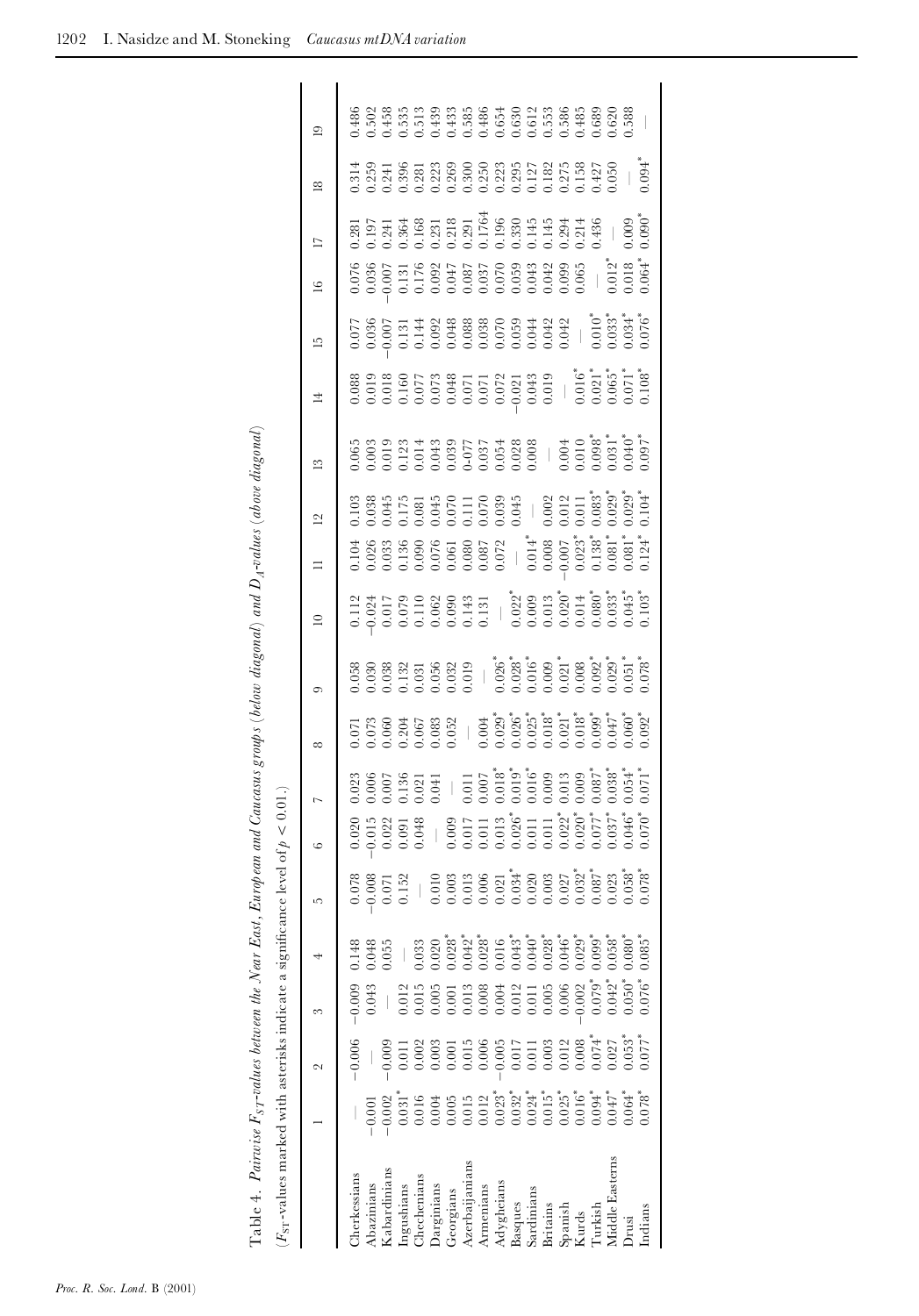

Figure 4. (*a*) Population tree and (*b*) PC plot illustrating the relationships between the Caucasus, European, Near Eastern and Indian populations. The suffixes for the Caucasus groups (given in bold) indicate language family: NC, North Caucasian; SC, South Caucasian (Kartvelian); IE, Indo-European; Al, Altaic. The neighbour-joining tree of the populations was constructed from the  $D_A$ -values, which were calculated as described in §2.

groups together, apart from the Near Eastern and Indian groups. Figure 4 also shows the greater diversity of Caucasus groups relative to European groups, which is also evident in the  $F_{ST}$ - and  $D_A$ -values (table 4); the average  $F_{ST}$ - and  $D_A$ -values were bigger among the Caucasus groups (0.012 and 0.058, respectively) than among the European groups (0.006 and 0.020, respectively).

# **(f)** *Genetic, linguistic and geographical relationships of Caucasus groups*

The geographical and linguistic structures of Caucasus mtDNAs were investigated by the AMOVA procedure. When the Caucasus groups were clustered by various geographical or linguistic criteria, the proportion of the genetic variance that was due to differences between groups was actually less than that due to differences between subpopulations within groups, no matter how the groups were apportioned (table 3). Nonetheless, even though  $98-99\%$  of the total genetic variance was within subpopulations, the between-group proportion was significantly different from zero for all comparisons. However, the AMOVA results (table 3) indicated that the presumed linguistic barriers in the Caucasus are not reflected in the patterns of mtDNA diversity.

The  $F_{ST}$ - and  $D_A$ -values (table 4) also gave some indication that the patterns of mtDNA diversity do not reflect the linguistic relationships of the Caucasus groups. The Indo-European-speaking Armenians had an average  $F<sub>ST</sub>$ -value of 0.014 when compared with other Indo-European-speaking groups, which is nearly identical to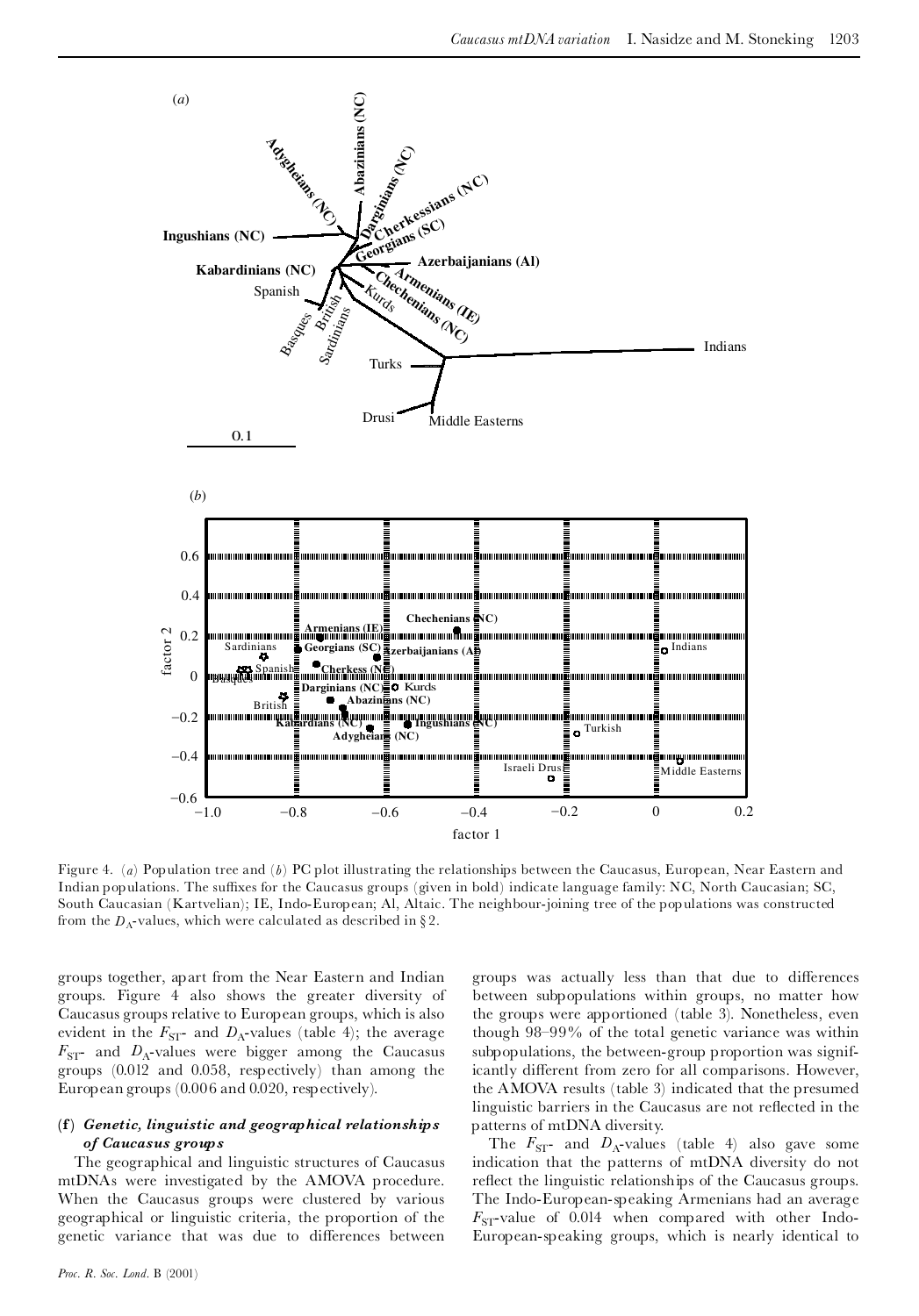

Figure 5. Relationships between geographical distances (measured as a straight line) and genetic  $(F_{ST})$  distances between pairs of Caucasus groups. Open symbols indicate population pairs that include Ingushians, illustrating that they are outliers with higher  $F_{ST}$ -values and, hence, were not included in the regression analysis.

that between Armenians and Caucasian-speaking groups (average  $F_{ST} = 0.013$ ). The Altaic-speaking Azerbaijanians were much more similar to Caucasian-speaking groups (average  $F_{ST} = 0.019$ ) than to the other Altaic-speaking group (Turkey,  $F_{ST} = 0.099$ ). The  $D_A$ -values gave similar results. The population tree and PC plots (figure 4) also did not reflect the linguistic relationships; the Armenians and Azerbaijanians grouped consistently with their geographical neighbours in the Caucasus rather than with their respective Indo-European or Altaic linguistic neighbours.

In addition, we examined the correlation between the geographical distance and the genetic distance between pairs of Caucasus groups. The correlation between geographical distance and  $F_{ST}$  distance was not statistically significant when all Caucasus groups were included (Mantel test,  $\zeta = 0.19$  and  $p = 0.165$  based on 1000 permutations). However, as discussed in  $\S 3(d)$ , the Ingushians appear to be an outlier amongst Caucasus populations, as also evidenced in the population tree (figure  $4a$ ) and  $F_{ST}$ (table 4) analyses. Removing the Ingushians resulted in a significant correlation between geographical distance and  $F_{ST}$  distance  $\zeta = 0.50$  and  $p < 0.01$ , as shown in figure 5. Similar results were obtained when the  $F_{ST}$ -values were transformed as suggested by Rousset (1997) and for the correlation between geographical distance and the  $D_{A}$ values (results not shown). Therefore, linguistic differences among the Caucasus groups appear not to have influenced genetic relationships as the significant correlation between geographical and genetic distance occurred across the different linguistic families. Moreover, the Caucasus Mountains have not been a substantial barrier to gene flow, as the significant correlation between geographical and genetic distance included comparisons between groups on either side of the mountains.

#### **4. DISCUSSION**

The Caucasus groups were highly variable with respect to mtDNA HV1 sequences when compared with other European groups. The nucleotide diversity and mean number of pairwise differences within groups were significantly higher on average for the Caucasus groups than for European groups (but lower than those which are observed in the Near Eastern groups). The mismatch distribution analysis and associated expansion times also indicated greater diversity within the Caucasus than in Europe and were consistent with the `cline' in expansion times suggested by Calafell *et al*. (1996), starting with the oldest expansion times inWestern Asia (65 000 years ago) and leading to the most recent expansion times in Europe  $(19 800 \text{ years } a\text{go})$ . Moreover, the genetic differences between the Caucasus groups were larger on average than those between the European groups, as evidenced by the  $F_{\rm ST}$ ,  $D_{\rm A}$ , tree and PC analyses. This extensive mtDNA diversity in the Caucasus has not been revealed in previous mtDNA studies (Macaulay *et al*. 1999; Comas *et al*. 2000) due to the limited sampling of Caucasus groups. However, our mtDNA results are in excellent agreement with prior results based on analyses of classical genetic markers (Barbujani *et al*. 1994*b*) and *Alu* insertion poly morphisms (Nasidze *et al*. 2001).

The Caucasus groups also occupied an intermediate position between the European and Near Eastern groups in the population tree and PC plot. There are two possible explanations for this pattern: (i) Caucasus groups are derived from Near Eastern groups and are immediately ancestral to European groups, or (ii) Caucasus groups are admixed and have experienced gene flow from both Europe and West Asia. The first explanation thus corresponds to a strictly phylogenetic interpretation of the population tree and PC analyses, whereas the second explanation corresponds to interpreting these analyses strictly in terms of migration. Most analyses based on genetic distances among populations can be interpreted in either framework and, hence, are incapable of distin guishing between ancestry or gene flow (or a combination of the two). Phylogenetic analyses offer the possibility of distinguishing between these explanations, but mtDNA HV1 sequences are insufficient for accurate phylogenetic analysis; longer mtDNA sequences and additional loci will be required in order to resolve this issue.

A controversial hypothesis in linguistics is that the Caucasian and Basque languages are related, remnant pre-Indo-European languages (Gamkrelidze & Ivanov 1990; Ruhlen 1991) of palaeolithic antiquity. If so, one might expect to see evidence of a genetic relationship between Basque and Caucasus groups. However, the mtDNA results (figure 4) did not indicate any such relationship and the average  $F_{ST}$ - and  $D_A$ -values (table 4) were bigger between the Basque and Caucasus groups (0.026 and 0.075, respectively) than between the Basque and Indo-European groups (0.010 and 0.028, respectively). These results are in agreement with previous studies (Bertorelle *et al*. 1995; Comas *et al*. 2000).

At first glance, the high genetic diversity in the Caucasus might appear to be related to the high linguistic diversity. However, the genetic relationships among the Caucasus groups did not reflect linguistic relationships; grouping them based on various linguistic criteria did not change how the genetic variance was apportioned within versus between groups (table 3). Moreover, Caucasus populations tended to group with their geographical neighbours, not their linguistic neighbours (figure 4). This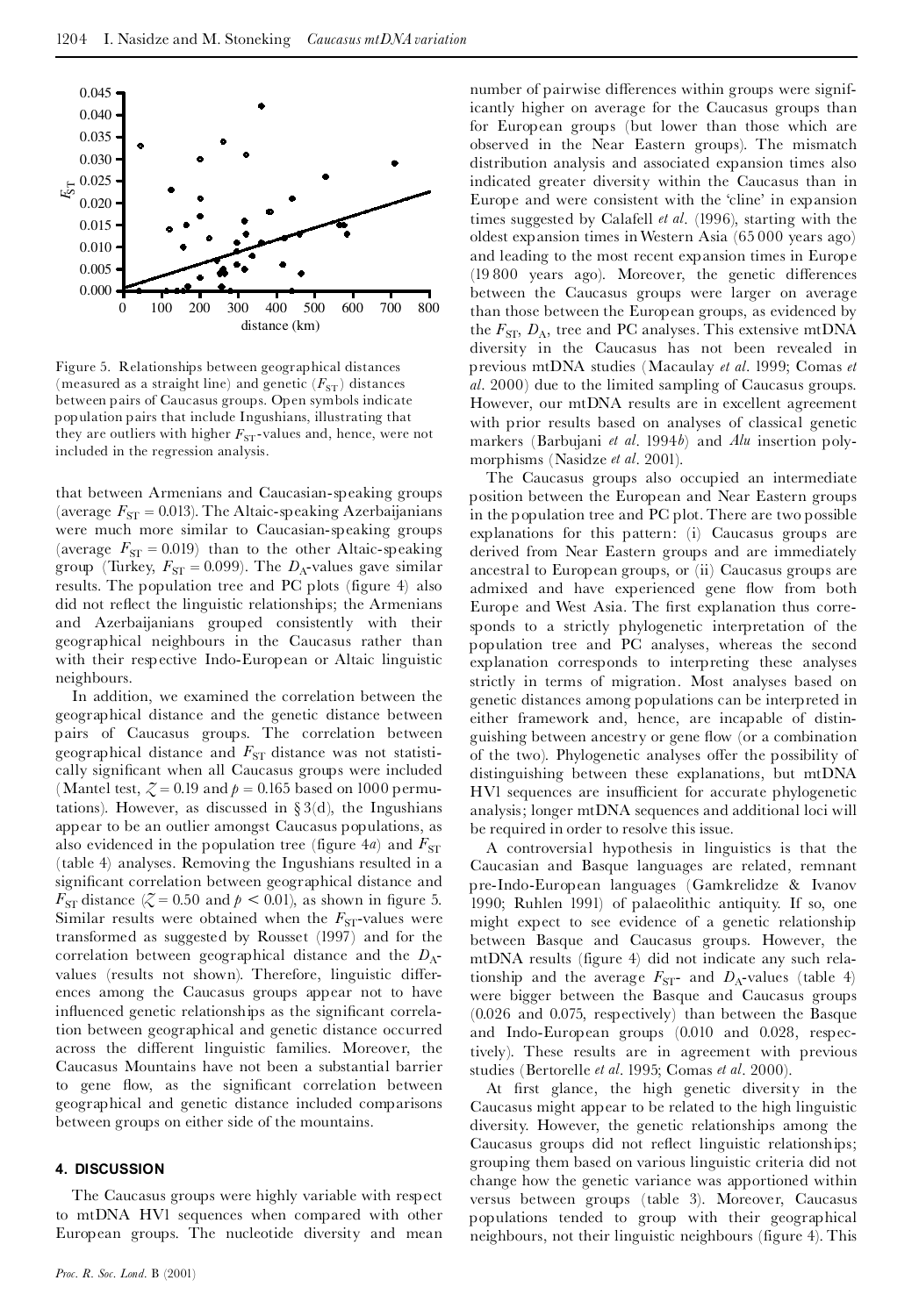pattern was noted previously in a comparison of Georgian and Kurdish mtDNA sequences (Comas *et al*. 2000), but our more extensive sampling of Caucasus groups provides further insights. In particular, we found that Armenians, who speak an Indo-European language, did not group with other Indo-European-speaking populations and Azerbaijanians, who speak an Altaic language, did not group with other Altaic-speaking populations. Rather, Armenians and Azerbaijanians grouped genetically with each other and then with other Caucasus groups.

It therefore appears as if the Armenian and Azerbaija nian languages represent language replacements. Is there any discernible trace of a closer relationship between Armenians and Indo-Europeans than between other Caucasus groups and Indo-Europeans or between Azerbaijanians and Turkey than between other Caucasus groups and Turkey that would further support this hypothesis? The average  $F_{ST}$ - and  $D_A$ -values between Armenians and Indo-Europeans were 0.014 and 0.054, respectively, which indeed were slightly less than those for the other Caucasus groups and Indo-Europeans (average  $F_{ST} = 0.016$  and  $D_A = 0.066$ ), but the values between Azerbaijanians and Turkey were greater than those between Turkey and the other Caucasus groups  $(F_{ST} = 0.099$  and 0.085 and  $D_A = 0.087$  and 0.078, respectively).

Apparently, the language replacements in Armenia and Azerbaijan occurred with no detectable corresponding contribution of mtDNA types. One possible mechanism for such language replacements is the `elite dominance' process (Renfrew 1987). Under this model, a small number of Indo-European speakers may have moved into the territory of contemporary Armenia and Altaic-speakers into Azerbaijan and displaced the existing elite class, resulting in the concomitant replacement of the existing language. Historical evidence does support this model for both Azerbaijanian and Armenian language origins. The Azerbaijanian language was intro duced via the spread of Altaic-speaking groups from the inner Eurasian steppes (Renfrew 1991). One such group of mounted pastoralists, the Oghuz, migrated to Azer baijan around the 11th century ( Johanson 1998). In the case of the Armenian language, a Near Eastern homeland near the historical territory of Armenia has been postulated for proto-Indo-European languages (Renfrew 1987; Gamkrelidze & Ivanov 1995). The spread of proto- Armenian into the Caucasus region is thought to be associated with the appearance of the Kura-Araxes culture in the southern Caucasus,  $4500-5000$  years ago (Gamkrelidze & Ivanov 1995).

The impact on the mtDNA composition of the existing population could have been negligible depending on the size of the incoming group, particularly if the incoming group was predominantly male. This hypothesis of language replacement in Armenia and Azerbaijan by male-mediated, elite dominance therefore predicts that the genetic relationships of these populations based on analyses of Y-chromosomal markers (which is in progress) should reflect their linguistic relationships more closely, depending on the extent of the genetic contribution of the incoming groups.

It may be that the lack of correspondence between linguistic and genetic relationships in the Caucasus is a

consequence of genetic drift due to isolation and/or a small population size. A large impact of genetic drift on Caucasus populations could explain the significant AMOVA results that were observed in this study, regardless of how the Caucasus populations are grouped linguistically (table 3). However, genetic drift would decrease genetic diversity within populations and the Caucasus mtDNA diversity was actually greater than the European mtDNA diversity. Moreover, extensive genetic drift should also erase any evidence of isolation by distance, whereas we did observe a significant correlation between geographical distances and genetic distances among the Caucasus groups (figure 5). Thus, the lack of any demonstrable effect of linguistic relationships on the genetic relationships of Caucasus populations is probably not due solely to genetic drift. The significant correlation between geographical and genetic distances is all the more remarkable in that it not only transcends language families, but it also holds across the Caucasus Mountains. However, it should be borne in mind that the sampling of the Caucasus groups in the present study, while the most extensive to date, may still have been too limited for detecting more subtle influences of geographical and/or linguistic barriers on the genetic structure of the Caucasus region.

We thank M. Kayser, H. Oota, S. Pääbo and B. Pakendorf for useful discussion and S. Clifford for technical assistance. This research was supported by a National Research Council COBASE grant to I.N. and M.S. and a grant from the National Science Foundation to M.S.

#### **REFERENCES**

- Anderson, S. (and 13 others) 1981 Sequence and organization of the human mitochondrial genome. *Nature* **290**, 457^465.
- Aris-Brosou, S. & Excoffier, L. 1996 The impact of population expansion and mutation rate heterogeneity on DNA sequence polymorphism. *Mol. Biol. Evol.* **13**, [494^504.](http://matilde.catchword.com/nw=1/rpsv/cgi-bin/linker?ext=a&reqidx=/0737-4038^28^2913L.494[aid=864862])
- Barbujani, G., Nasidze, I. S. & Whitehead, G. N. 1994*a* Genetic diversity in the Caucasus. *Hum. Biol.* **66**, [639^668.](http://matilde.catchword.com/nw=1/rpsv/cgi-bin/linker?ext=a&reqidx=/0018-7143^28^2966L.639[aid=706467])
- Barbujani, G., Whitehead, G. N., Bertorelle, G. & Nasidze, I. S. 1994*b* Testing hypotheses on processes of genetic and linguistic change in the Caucasus. *Hum. Biol.* **66**, [843^864.](http://matilde.catchword.com/nw=1/rpsv/cgi-bin/linker?ext=a&reqidx=/0018-7143^28^2966L.843[aid=1182870])
- Bertorelle, G., Bertranpetit, J., Calafell, F., Nasidze, I. S. & Barbujani, G. 1995 Do Basque-speaking and Caucasianspeaking populations share non-Indo-European ancestors. *Eur. J. Hum. Genet.* **3**, [256^263.](http://matilde.catchword.com/nw=1/rpsv/cgi-bin/linker?ext=a&reqidx=/1018-4813^28^293L.256[aid=1182875])
- Bertranpetit, J., Sala, J., Calafell, F., Underhill, P. A., Moral, P. & Comas, D. 1995 Human mitochondrial DNA variation and the origin of Basques. *A. Hum. Genet.* **59**, [63^81.](http://matilde.catchword.com/nw=1/rpsv/cgi-bin/linker?ext=a&reqidx=/0003-4800^28^2959L.63[aid=1182871])
- Burckhardt, F., Von Haeseler, A. & Meyer, S. 1999 HvrBase: compilation of mtDNA control region sequences from primates. *Nucl. Acids Res.* **27**, [138^142.](http://matilde.catchword.com/nw=1/rpsv/cgi-bin/linker?ext=a&reqidx=/0305-1048^28^2927L.138[aid=1182872])
- Calafell, F., Underhill, P., Tolun, A., Angelicheva, D. & Kalaydjieva, L. 1996 From Asia to Europe: mitochondrial DNA sequence variability in Bulgarians and Turks. *A. [Hum.](http://matilde.catchword.com/nw=1/rpsv/cgi-bin/linker?ext=a&reqidx=/0003-4800^28^2960L.35[aid=1182873]) Genet.* **60**, [35^49.](http://matilde.catchword.com/nw=1/rpsv/cgi-bin/linker?ext=a&reqidx=/0003-4800^28^2960L.35[aid=1182873])
- Comas, D., Calafell, F., Mateu, E., Perez-Lezaun, A. & Bertranpetit, J. 1996 Geographic variation in human mito chondrial DNA control region sequence: the population history of Turkey and its relationship to the European populations. *Mol. Biol. Evol.* **13**, [1067^1077.](http://matilde.catchword.com/nw=1/rpsv/cgi-bin/linker?ext=a&reqidx=/0737-4038^28^2913L.1067[aid=1182876])
- Comas, D., Calafell, F., Mateu, E., Perez-Lezaun, A., Bosch, E. & Bertranpetit, J. 1997 Mitochondrial DNA variation and the origin of the Europeans. *Hum. Genet.* **99**, [443^449.](http://matilde.catchword.com/nw=1/rpsv/cgi-bin/linker?ext=a&reqidx=/0340-6717^28^2999L.443[aid=1182874])